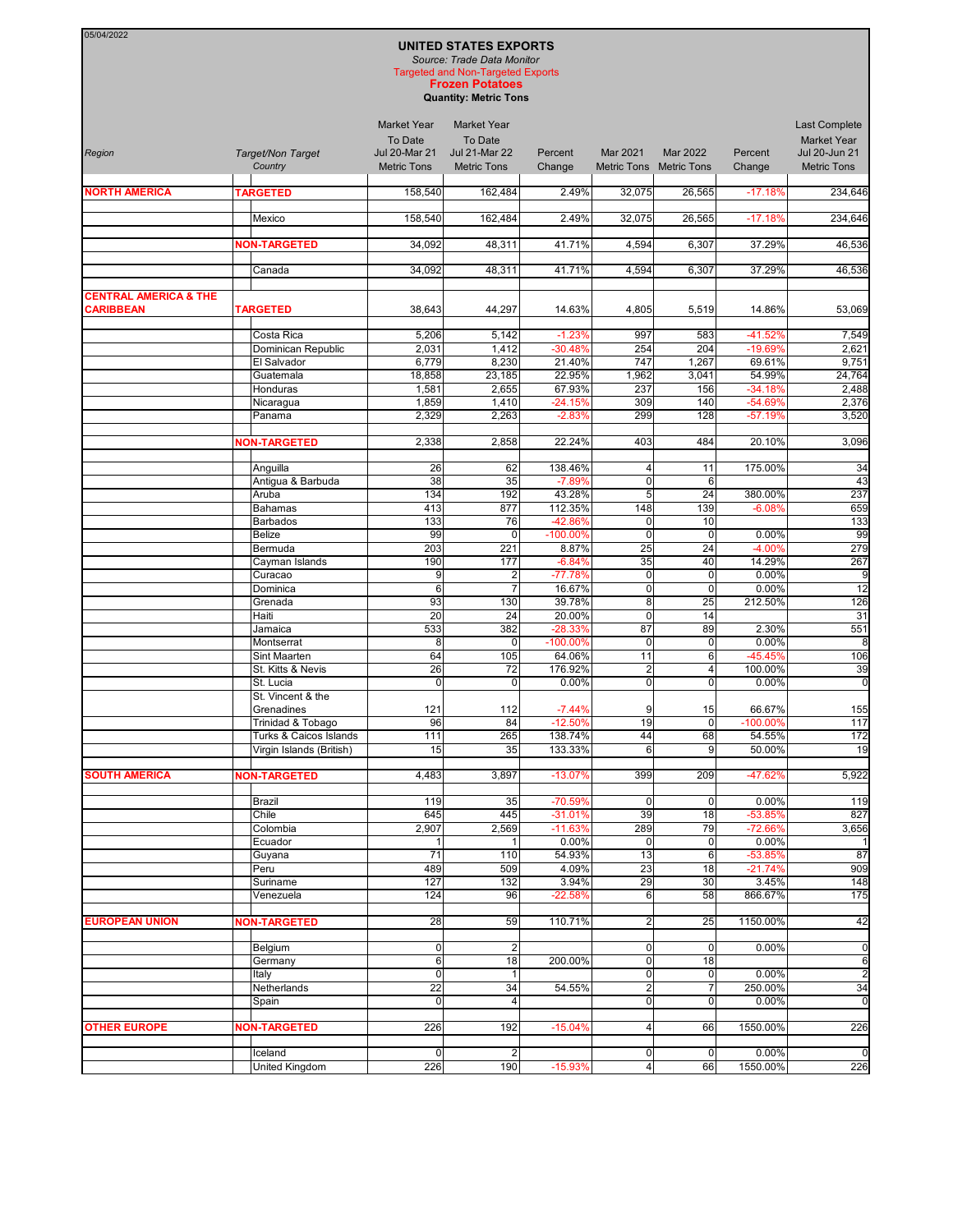## **UNITED STATES EXPORTS**

05/04/2022

*Source: Trade Data Monitor* Targeted and Non-Targeted Exports

**Frozen Potatoes Quantity: Metric Tons**

| Region                         | Target/Non Target<br>Country                | <b>Market Year</b><br>To Date<br><b>Jul 20-Mar 21</b><br><b>Metric Tons</b> | <b>Market Year</b><br>To Date<br><b>Jul 21-Mar 22</b><br><b>Metric Tons</b> | Percent<br>Change      | Mar 2021         | Mar 2022<br>Metric Tons Metric Tons | Percent<br>Change   | Last Complete<br><b>Market Year</b><br>Jul 20-Jun 21<br><b>Metric Tons</b> |
|--------------------------------|---------------------------------------------|-----------------------------------------------------------------------------|-----------------------------------------------------------------------------|------------------------|------------------|-------------------------------------|---------------------|----------------------------------------------------------------------------|
| <b>MIDDLE EAST &amp; NORTH</b> |                                             |                                                                             |                                                                             |                        |                  |                                     |                     |                                                                            |
| <b>AFRICA</b>                  | <b>TARGETED</b>                             | 23,293                                                                      | 18,688                                                                      | $-19.77%$              | 2,636            | 3,256                               | 23.52%              | 28,789                                                                     |
|                                |                                             |                                                                             |                                                                             |                        |                  |                                     |                     |                                                                            |
|                                | Saudi Arabia<br><b>United Arab Emirates</b> | 22,539<br>754                                                               | 18,059<br>629                                                               | $-19.88%$<br>$-16.58%$ | 2,570<br>66      | 3,204<br>52                         | 24.67%<br>$-21.21%$ | 27,780<br>1,009                                                            |
|                                |                                             |                                                                             |                                                                             |                        |                  |                                     |                     |                                                                            |
|                                | <b>NON-TARGETED</b>                         | 7,051                                                                       | 6,471                                                                       | $-8.23%$               | 1,112            | 869                                 | $-21.85%$           | 8,952                                                                      |
|                                |                                             |                                                                             |                                                                             |                        |                  |                                     |                     |                                                                            |
|                                | Bahrain                                     | 731                                                                         | 477                                                                         | $-34.75%$              | 22               | 55                                  | 150.00%             | 1,145                                                                      |
|                                | Egypt                                       | 34                                                                          | 17                                                                          | -50.00%                | $\mathbf 0$      | 0                                   | 0.00%               | 51                                                                         |
|                                | Israel<br>Jordan                            | 233<br>42                                                                   | 157<br>29                                                                   | $-32.62%$<br>$-30.95%$ | 9<br>$\mathbf 0$ | $\mathbf 0$<br>0                    | $-100.00%$<br>0.00% | 281<br>56                                                                  |
|                                | Kuwait                                      | 4,452                                                                       | 4,053                                                                       | $-8.96%$               | 964              | 731                                 | $-24.17%$           | 5,452                                                                      |
|                                | Morocco                                     | $\Omega$                                                                    | 3                                                                           |                        | $\mathbf 0$      | 0                                   | 0.00%               |                                                                            |
|                                | Oman                                        | 866                                                                         | 636                                                                         | $-26.56%$              | 77               | $\mathbf 0$                         | $-100.00%$          | 1,120                                                                      |
|                                | Qatar                                       | 693                                                                         | 1,099                                                                       | 58.59%                 | 40               | 83                                  | 107.50%             | 847                                                                        |
| <b>SUB-SAHARAN AFRICA</b>      | <b>NON-TARGETED</b>                         | 192                                                                         | 267                                                                         | 39.06%                 | 44               | 42                                  | $-4.55%$            | 401                                                                        |
|                                | Djibouti                                    | $\mathbf 0$                                                                 | $\overline{c}$                                                              |                        | $\mathbf 0$      | 0                                   | 0.00%               | $\pmb{0}$                                                                  |
|                                | <b>Equatorial Guinea</b>                    |                                                                             | $\mathbf 0$                                                                 | -100.00%               | $\mathbf 0$      | $\mathbf 0$                         | 0.00%               | 9                                                                          |
|                                | French Southern Terr.                       | $\overline{1}$                                                              | 5                                                                           | 400.00%                | $\mathbf 0$      | $\overline{2}$                      |                     | $\mathbf{1}$                                                               |
|                                | South Africa                                | 184                                                                         | 260                                                                         | 41.30%                 | 44               | 40                                  | $-9.09%$            | 391                                                                        |
| <b>ASIA</b>                    | <b>TARGETED</b>                             | 404,838                                                                     | 408,176                                                                     | 0.82%                  | 47,761           | 53,933                              | 12.92%              | 549,320                                                                    |
|                                |                                             |                                                                             |                                                                             |                        |                  |                                     |                     |                                                                            |
|                                | China                                       | 26,172                                                                      | 25,506                                                                      | $-2.54%$               | 2,320            | 3,007                               | 29.61%              | 36,998                                                                     |
|                                | Indonesia<br>Japan                          | 8,133<br>183,282                                                            | 7,418<br>199,066                                                            | $-8.79%$<br>8.61%      | 775<br>21,261    | 899<br>26,249                       | 16.00%<br>23.46%    | 11,492<br>254,358                                                          |
|                                | Korea, South                                | 69,628                                                                      | 61,704                                                                      | $-11.38%$              | 6,496            | 8,406                               | 29.40%              | 90,405                                                                     |
|                                | Malaysia                                    | 32,987                                                                      | 28,148                                                                      | $-14.67%$              | 5,771            | 4,048                               | -29.86%             | 44,199                                                                     |
|                                | Myanmar                                     | 182                                                                         | 206                                                                         | 13.19%                 | 0                | 19                                  |                     | 182                                                                        |
|                                | Philippines                                 | 33,130                                                                      | 41,387                                                                      | 24.92%                 | 6,311            | 4,533                               | $-28.17%$           | 45,431                                                                     |
|                                | Taiwan                                      | 38,736                                                                      | 33,635                                                                      | $-13.17%$              | 3,403            | 5,328                               | 56.57%              | 50,621                                                                     |
|                                | Thailand                                    | 6,040                                                                       | 3,839                                                                       | $-36.44%$              | 649<br>775       | 650<br>794                          | 0.15%               | 7,089                                                                      |
|                                | Vietnam                                     | 6,548                                                                       | 7,267                                                                       | 10.98%                 |                  |                                     | 2.45%               | 8,545                                                                      |
|                                | <b>NON-TARGETED</b>                         | 39,142                                                                      | 36,923                                                                      | $-5.67%$               | 5,287            | 5,722                               | 8.23%               | 51,305                                                                     |
|                                | Bangladesh                                  | 195                                                                         | 87                                                                          | -55.38%                | 60               | 0                                   | -100.00%            | 366                                                                        |
|                                | Brunei Darussalam                           | 727                                                                         | 576                                                                         | $-20.77%$              | 108              | 43                                  | $-60.19%$           | 917                                                                        |
|                                | Cambodia                                    | 494                                                                         | 397                                                                         | $-19.64%$              | 62               | 155                                 | 150.00%             | 621                                                                        |
|                                | <b>Hong Kong</b>                            | 20,407                                                                      | 19,853                                                                      | $-2.71%$               | 2,925            | 2,589                               | $-11.49%$           | 25,410<br>23,991                                                           |
|                                | Singapore                                   | 17,319                                                                      | 16,010                                                                      | $-7.56%$               | 2,132            | 2,935                               | 37.66%              |                                                                            |
| <b>INDIAN SUBCONTINENT</b>     | <b>NON-TARGETED</b>                         | 350                                                                         | 426                                                                         | 21.71%                 | 20               | 73                                  | 265.00%             | 531                                                                        |
|                                | Pakistan                                    | 277                                                                         | 186                                                                         | $-32.85%$              | 20               | 62                                  | 210.00%             | 341                                                                        |
|                                | Sri Lanka                                   | 73                                                                          | 240                                                                         | 228.77%                | $\mathbf 0$      | 11                                  |                     | 190                                                                        |
| <b>OCEANIA</b>                 | <b>NON-TARGETED</b>                         | 9,675                                                                       | 10,232                                                                      | 5.76%                  | 1,353            | 1,417                               | 4.73%               | 13,743                                                                     |
|                                |                                             |                                                                             |                                                                             |                        |                  |                                     |                     |                                                                            |
|                                | Australia<br>Fiji                           | 6,697<br>69                                                                 | 6,606<br>59                                                                 | $-1.36%$<br>$-14.49%$  | 1,070<br>0       | 375                                 | $-64.95%$<br>0.00%  | 10,155<br>69                                                               |
|                                | French Polynesia                            | 414                                                                         | 1,534                                                                       | 270.53%                | 69               | 853                                 | 1136.23%            | 560                                                                        |
|                                | Marshall Islands                            | $\mathbf 0$                                                                 | 1                                                                           |                        | $\mathbf 0$      | 0                                   | 0.00%               | $\mathbf 0$                                                                |
|                                | Micronesia (Federated<br>States of)         |                                                                             | $\Omega$                                                                    | $-100.00%$             | $\mathbf 0$      | 0                                   | 0.00%               | 1                                                                          |
|                                | New Zealand                                 | 2,450                                                                       | 1,988                                                                       | $-18.86%$              | 208              | 184                                 | $-11.54%$           | 2,898                                                                      |
|                                | Palau                                       | 34                                                                          | 39                                                                          | 14.71%                 | 6                | 5                                   | $-16.67%$           | 47                                                                         |
|                                | Samoa (Western)                             | $\overline{c}$                                                              | 5                                                                           | 150.00%                | $\pmb{0}$        | 0                                   | 0.00%               | 5                                                                          |
|                                | Tonga                                       | 8                                                                           | $\mathbf 0$                                                                 | -100.00%               | $\mathbf 0$      | 0                                   | 0.00%               | 8                                                                          |
| <b>TOTAL FOR UNITED STATES</b> |                                             | 722,891                                                                     | 743,281                                                                     | 2.82%                  | 100,495          | 104,487                             | 3.97%               | 996,578                                                                    |
|                                | <b>TARGETED</b>                             | 625,314                                                                     | 633,645                                                                     | 1.33%                  | 87,277           | 89,273                              | 2.29%               | 865,824                                                                    |
|                                | <b>NON-TARGETED</b>                         | 97,577                                                                      | 109,636                                                                     | 12.36%                 | 13,218           | 15,214                              | 15.10%              | 130,754                                                                    |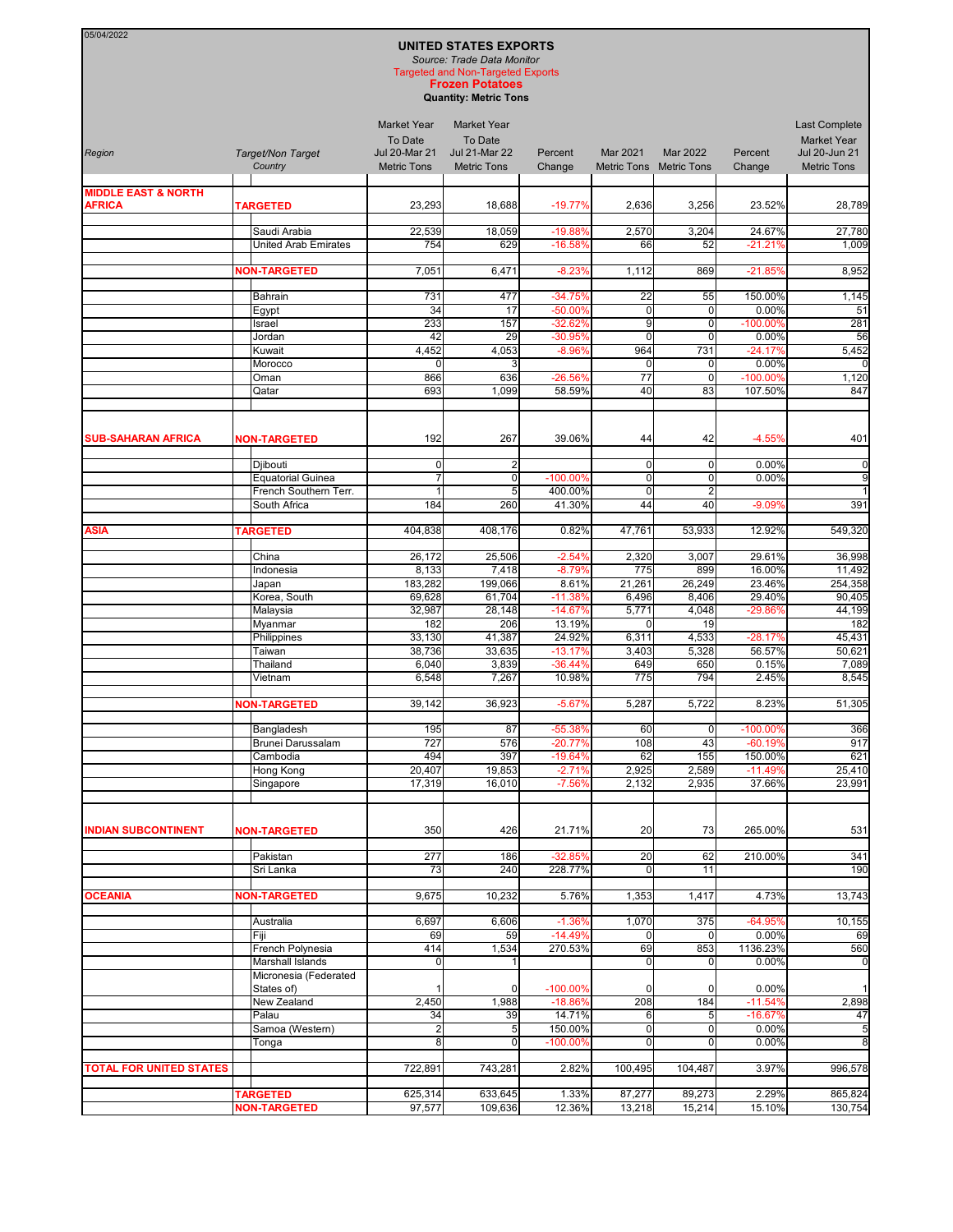| 05/04/2022<br><b>UNITED STATES EXPORTS</b><br>Source: Trade Data Monitor<br><b>Targeted and Non-Targeted Exports</b><br><b>Frozen Potatoes</b><br><b>Value: US Dollars</b> |                                |                                                                            |                                                                            |                        |                                      |                                      |                        |                                                                                  |
|----------------------------------------------------------------------------------------------------------------------------------------------------------------------------|--------------------------------|----------------------------------------------------------------------------|----------------------------------------------------------------------------|------------------------|--------------------------------------|--------------------------------------|------------------------|----------------------------------------------------------------------------------|
| Region                                                                                                                                                                     | Target/Non Target<br>Country   | <b>Market Year</b><br>To Date<br><b>Jul 20-Mar 21</b><br><b>US Dollars</b> | <b>Market Year</b><br>To Date<br><b>Jul 21-Mar 22</b><br><b>US Dollars</b> | Percent<br>Change      | <b>Mar 2021</b><br><b>US Dollars</b> | <b>Mar 2022</b><br><b>US Dollars</b> | Percent<br>Change      | <b>Last Complete</b><br><b>Market Year</b><br>Jul 20-Jun 21<br><b>US Dollars</b> |
| <b>NORTH AMERICA</b>                                                                                                                                                       | <b>TARGETED</b>                | 165,204,049                                                                | 178,876,006                                                                | 8.28%                  | 32,112,640                           | 29,303,508                           | $-8.75%$               | 244,645,560                                                                      |
|                                                                                                                                                                            | Mexico                         | 165,204,049                                                                | 178,876,006                                                                | 8.28%                  | 32,112,640                           | 29,303,508                           | $-8.75%$               | 244,645,560                                                                      |
|                                                                                                                                                                            | <b>NON-TARGETED</b>            | 43,952,129                                                                 | 57, 157, 427                                                               | 30.04%                 | 5,793,981                            | 8,243,923                            | 42.28%                 | 59,630,968                                                                       |
|                                                                                                                                                                            | Canada                         | 43,952,129                                                                 | 57, 157, 427                                                               | 30.04%                 | 5,793,981                            | 8,243,923                            | 42.28%                 | 59,630,968                                                                       |
| <b>CENTRAL AMERICA &amp; THE</b><br><b>CARIBBEAN</b>                                                                                                                       | <b>TARGETED</b>                | 48,263,013                                                                 | 56,514,039                                                                 | 17.10%                 | 5,954,902                            | 7,136,706                            | 19.85%                 | 66,149,813                                                                       |
|                                                                                                                                                                            | Costa Rica                     | 6,082,989                                                                  | 6,030,294                                                                  | $-0.87%$               | 1,132,798                            | 743,038                              | $-34.41%$              | 8,668,392                                                                        |
|                                                                                                                                                                            | Dominican Republic             | 2,649,739                                                                  | 2,082,346                                                                  | $-21.41%$              | 346,781                              | 277,571                              | -19.96%                | 3,441,920                                                                        |
|                                                                                                                                                                            | El Salvador<br>Guatemala       | 8,851,595<br>22,975,391                                                    | 10,838,360<br>29,110,042                                                   | 22.45%<br>26.70%       | 993,037<br>2,392,290                 | 1,586,842<br>3,906,205               | 59.80%<br>63.28%       | 12.776.490<br>30.188.223                                                         |
|                                                                                                                                                                            | Honduras                       | 1,785,016                                                                  | 3,350,682                                                                  | 87.71%                 | 275,716                              | 256,519                              | $-6.96%$               | 2.824.524                                                                        |
|                                                                                                                                                                            | Nicaragua                      | 2,486,466                                                                  | 1,876,081                                                                  | $-24.55%$              | 379,845                              | 180,165                              | $-52.57%$              | 3,185,421                                                                        |
|                                                                                                                                                                            | Panama                         | 3.431.817                                                                  | 3,226,234                                                                  | $-5.99%$               | 434,435                              | 186,366                              | $-57.10%$              | 5,064,843                                                                        |
|                                                                                                                                                                            | <b>NON-TARGETED</b>            | 3,347,850                                                                  | 4,849,946                                                                  | 44.87%                 | 571,843                              | 829,830                              | 45.12%                 | 4,441,768                                                                        |
|                                                                                                                                                                            | Anguilla                       | 34,824                                                                     | 98,333                                                                     | 182.37%                | 4,763                                | 19,035                               | 299.64%                | 44,927                                                                           |
|                                                                                                                                                                            | Antigua & Barbuda<br>Aruba     | 51,411<br>174,982                                                          | 76,116<br>316,595                                                          | 48.05%<br>80.93%       | 0<br>6,087                           | 8,241<br>46,950                      | 671.32%                | 60,219<br>310,906                                                                |
|                                                                                                                                                                            | <b>Bahamas</b>                 | 620,756                                                                    | 1,553,840                                                                  | 150.31%                | 204,472                              | 274,059                              | 34.03%                 | 990,110                                                                          |
|                                                                                                                                                                            | <b>Barbados</b>                | 168,910                                                                    | 193,310                                                                    | 14.45%                 | 0                                    | 21,543                               |                        | 168,910                                                                          |
|                                                                                                                                                                            | Belize                         | 136,746                                                                    | 0                                                                          | $-100.00%$             | $\Omega$                             |                                      | 0.00%                  | 136,746                                                                          |
|                                                                                                                                                                            | Bermuda<br>Cayman Islands      | 302,728<br>278,479                                                         | 352,215<br>272,548                                                         | 16.35%<br>$-2.13%$     | 35,836<br>58,074                     | 34,046<br>67,378                     | -4.99%<br>16.02%       | 414,951<br>379,427                                                               |
|                                                                                                                                                                            | Curacao                        | 12,571                                                                     | 4,190                                                                      | $-66.67%$              | 0                                    | $\Omega$                             | 0.00%                  | 12,571                                                                           |
|                                                                                                                                                                            | Dominica                       | 7,644                                                                      | 10,373                                                                     | 35.70%                 | $\Omega$                             | $\Omega$                             | 0.00%                  | 14,620                                                                           |
|                                                                                                                                                                            | Grenada                        | 115,176                                                                    | 200,789                                                                    | 74.33%                 | 9,815                                | 40,782                               | 315.51%                | 159,082                                                                          |
|                                                                                                                                                                            | Haiti<br>Jamaica               | 22,145<br>808,555                                                          | 38,607<br>571,112                                                          | 74.34%<br>$-29.37%$    | $\Omega$<br>133,435                  | 23,042<br>121,044                    | $-9.29%$               | 41,397<br>832,674                                                                |
|                                                                                                                                                                            | Montserrat                     | 7,115                                                                      | 0                                                                          | $-100.00\%$            | $\Omega$                             |                                      | 0.00%                  | 7,115                                                                            |
|                                                                                                                                                                            | Sint Maarten                   | 78,770                                                                     | 200,448                                                                    | 154.47%                | 13,197                               | 19,781                               | 49.89%                 | 149,222                                                                          |
|                                                                                                                                                                            | St. Kitts & Nevis              | 38,089                                                                     | 121,686                                                                    | 219.48%                | 4,997                                | 5,805                                | 16.17%                 | 56,871                                                                           |
|                                                                                                                                                                            | St. Lucia<br>St. Vincent & the | $\mathbf 0$                                                                | 6,993                                                                      |                        | $\mathbf 0$                          | $\Omega$                             | 0.00%                  | C                                                                                |
|                                                                                                                                                                            | Grenadines                     | 136,922                                                                    | 133,778                                                                    | $-2.30%$               | 10,307                               | 20,797                               | 101.78%                | 177,685                                                                          |
|                                                                                                                                                                            | Trinidad & Tobago              | 178,773                                                                    | 165,288                                                                    | $-7.54%$               | 25,089                               | $\overline{0}$                       | $-100.00%$             | 211,707                                                                          |
|                                                                                                                                                                            | Turks & Caicos Islands         | 158,165                                                                    | 461,791                                                                    | 191.97%                | 60,649                               | 103,311                              | 70.34%                 | 251,216                                                                          |
|                                                                                                                                                                            | Virgin Islands (British)       | 15,089                                                                     | 71,934                                                                     | 376.73%                | 5,122                                | 24,016                               | 368.88%                | 21,412                                                                           |
| <b>SOUTH AMERICA</b>                                                                                                                                                       | <b>NON-TARGETED</b>            | 5,507,746                                                                  | 4,897,572                                                                  | $-11.08%$              | 517,791                              | 283,837                              | -45.18%                | 7,214,180                                                                        |
|                                                                                                                                                                            | Brazil                         | 148,001                                                                    | 52,255                                                                     | $-64.69%$              | 0                                    |                                      | 0.00%                  | 148,001                                                                          |
|                                                                                                                                                                            | Chile<br>Colombia              | 906,980<br>3,492,410                                                       | 655,140<br>3,011,579                                                       | $-27.77%$<br>$-13.77%$ | 60,178<br>362,566                    | 31,038<br>96,666                     | $-48.42%$<br>$-73.34%$ | 1,157,414<br>4,358,364                                                           |
|                                                                                                                                                                            | Ecuador                        | 3,426                                                                      | 3,528                                                                      | 2.98%                  | $\Omega$                             |                                      | 0.00%                  | 3,426                                                                            |
|                                                                                                                                                                            | Guyana                         | 147,877                                                                    | 246,157                                                                    | 66.46%                 | 28,215                               | 16,980                               | -39.82%                | 181,163                                                                          |
|                                                                                                                                                                            | Peru                           | 522,775                                                                    | 569,311                                                                    | 8.90%                  | 23,906                               | 22,169                               | $-7.27%$               | 977,675                                                                          |
|                                                                                                                                                                            | Suriname<br>Venezuela          | 152,707<br>133,570                                                         | 190,486<br>169,116                                                         | 24.74%<br>26.61%       | 35,180<br>7,746                      | 53,816<br>63,168                     | 52.97%<br>715.49%      | 177,810<br>210,327                                                               |
|                                                                                                                                                                            |                                |                                                                            |                                                                            |                        |                                      |                                      |                        |                                                                                  |
| <b>EUROPEAN UNION</b>                                                                                                                                                      | <b>NON-TARGETED</b>            | 43,280                                                                     | 123,372                                                                    | 185.06%                | 3,160                                | 61,280                               | 1839.24%               | 64,460                                                                           |
|                                                                                                                                                                            | Belgium<br>Germany             | $\overline{0}$<br>7,933                                                    | 7,829<br>50,273                                                            | 533.72%                | 0 <br>$\overline{0}$                 | 50,273                               | 0.00%                  | C<br>7,933                                                                       |
|                                                                                                                                                                            | Italy                          | 2,633                                                                      | 3,002                                                                      | 14.01%                 | 0                                    |                                      | 0.00%                  | 5,551                                                                            |
|                                                                                                                                                                            | Netherlands                    | 32,714                                                                     | 58,648                                                                     | 79.27%                 | 3,160                                | 11,007                               | 248.32%                | 50,976                                                                           |
|                                                                                                                                                                            | Spain                          | $\mathbf 0$                                                                | 3,620                                                                      |                        |                                      |                                      | 0.00%                  |                                                                                  |
| <b>OTHER EUROPE</b>                                                                                                                                                        | <b>NON-TARGETED</b>            | 245,446                                                                    | 202,107                                                                    | $-17.66%$              | 5,292                                | 69,007                               | 1203.99%               | 245,446                                                                          |
|                                                                                                                                                                            | Iceland                        | $\overline{0}$                                                             | 2,878                                                                      |                        | 0                                    | 0                                    | 0.00%                  |                                                                                  |
|                                                                                                                                                                            | United Kingdom                 | 245,446                                                                    | 199,229                                                                    | $-18.83%$              | 5,292                                | 69,007                               | 1203.99%               | 245,446                                                                          |